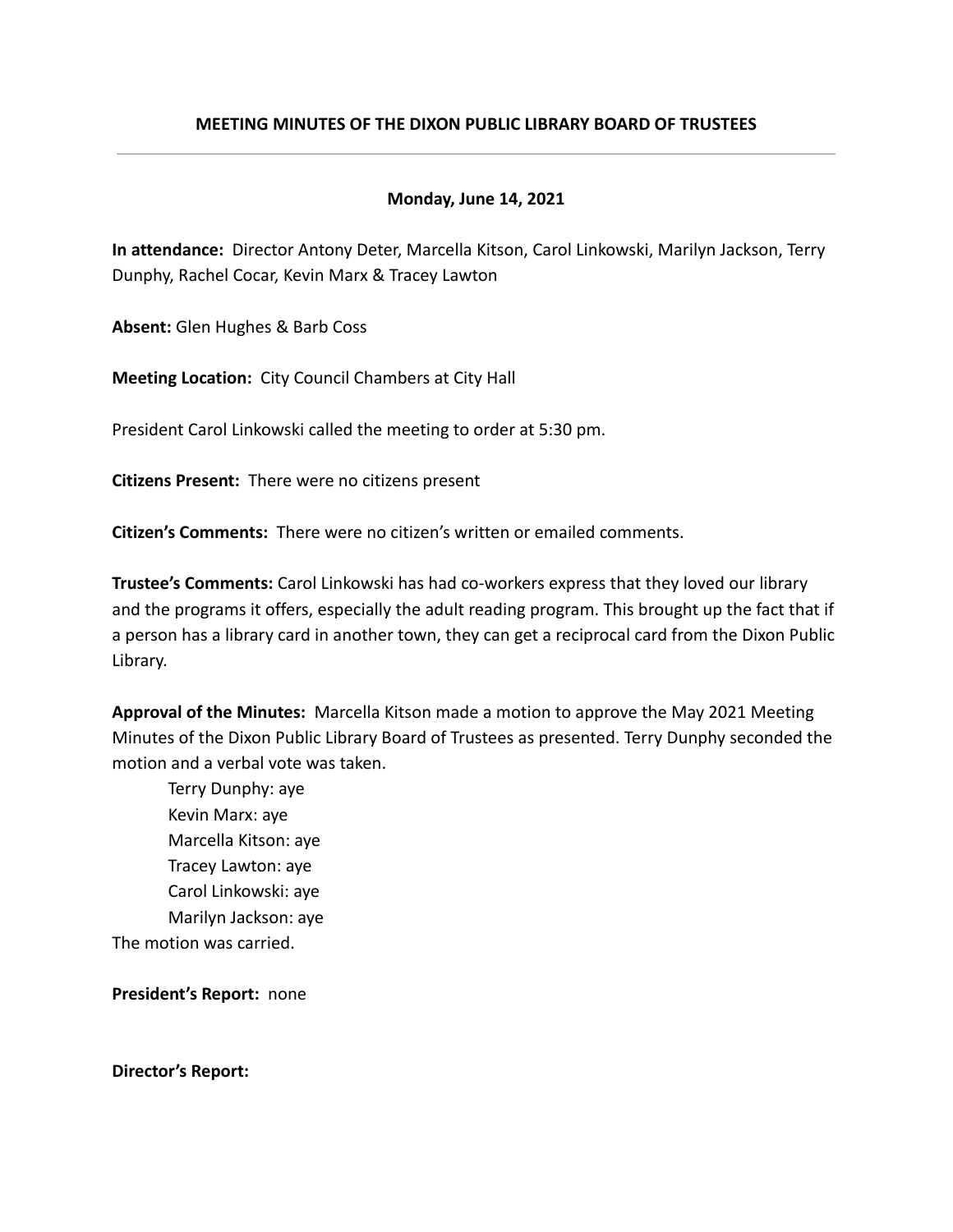- ❖ The Director explained that several bills were expected, but he wasn't sure when they would be sent out. They were sent in April, so they went on last year's budget.
- ❖ The movers are coming July 5th and July 6th. The Library will already be closed for the 4th of July observance and Director Deter did say that he would be here while that happens in case any issues occur.
- ❖ The library has been slowly opening up its hours. Eventually, curbside will only be 3 hours a week - on Monday mornings. There is currently an issue in staffing Saturdays at the library. The Director is looking at several options that work with the current staff. As a last resort, a part-time staffer may need to be hired.
- ❖ 6 out of the 10 public computers will be placed back onto the big tables. Some other computers will have to be kept separate in order to observe social distancing.
- ❖ A lot of the furniture has been brought out of storage and put back; therefore, the TAD room will be available next month for the Library Board Meeting.
- ❖ For books that people have put on hold, there is now self pick-up. The books are wrapped in legal sized paper with the person's name and the date checked out. The legal paper allows the title to stay covered for confidentiality of the patron.

# **Treasurer's Report:**

Tracey Lawton made a motion to ratify the Treasurer's Report for May 2021. Kevin Marx seconded the motion and a verbal vote was taken:

Rachel Cocar: aye Terry Dunphy: aye Kevin Marx: aye Marcella Kitson: aye Tracey Lawton: aye Carol Linkowski: aye Marilyn Jackson: aye The motion was carried.

**Invoices and Expenditures:** Marcella Kitson made a motion to ratify the Library Invoices and Expenditures for May 2021. Terry Dunphy seconded the motion and a verbal vote was taken:

Rachel Cocar: aye Terry Dunphy: aye Kevin Marx: aye Marcella Kitson: aye Tracey Lawton: aye Carol Linkowski: aye Marilyn Jackson: aye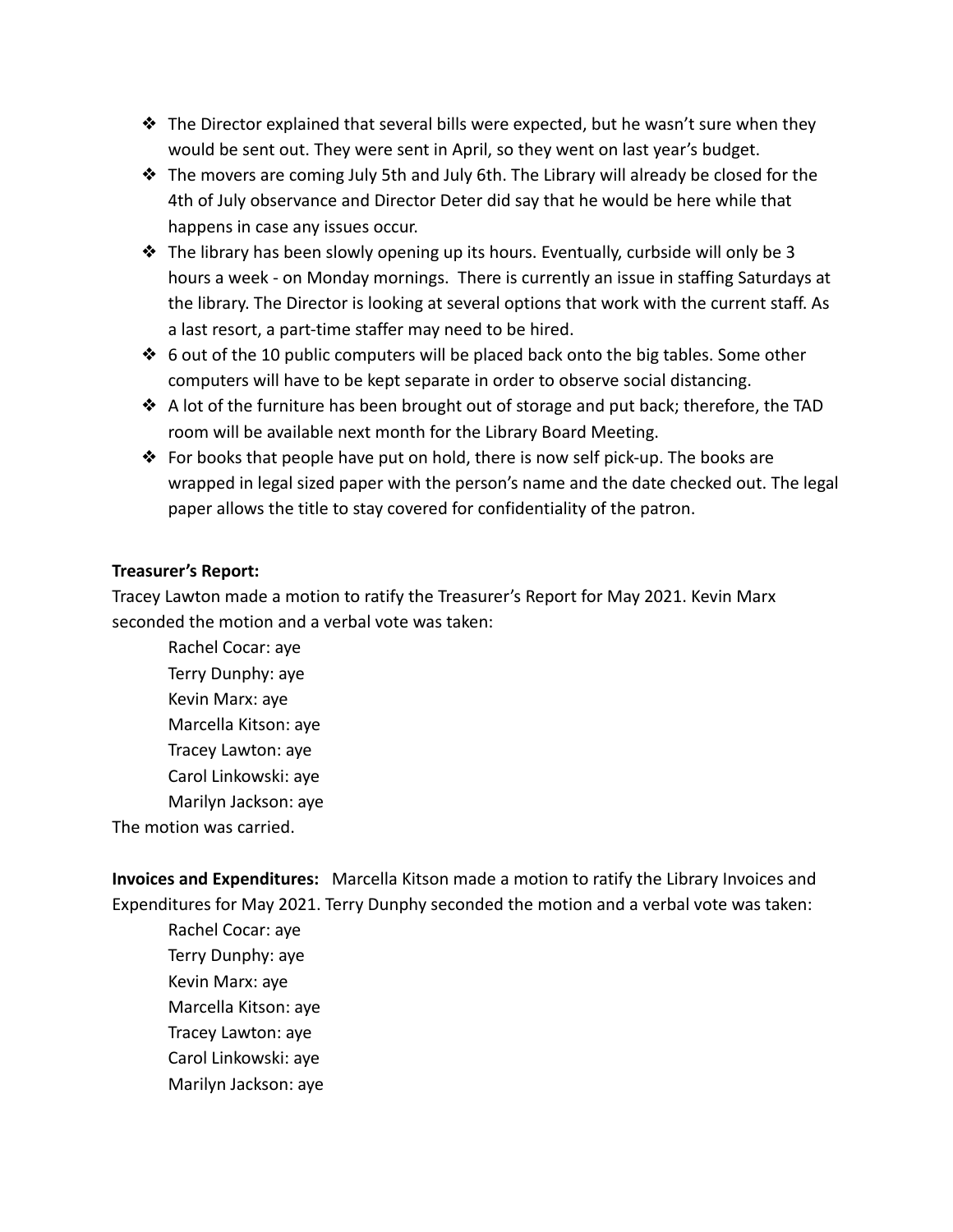The motion was carried.

### **Committee Reports:**

- ❖ **Finance and Budget:** none
- ❖ **Building and Grounds:** none
- ❖ **Personnel and Salary:** none
- ❖ **By-Laws, Policies, and Procedures:** none
- ❖ **Technology and Technology Resources:** A Technology Plan will be presented at the July meeting.

### **Regular Calendar Business:**

- ❖ The Board voted for officers for 2021-2022 effective July 1, 2021
	- President: Tracey Lawton Vice President: Kevin Marx
	- Secretary: Rachel Cocar
	- Treasurer: Terry Dunphy
- ❖ Non-resident cards:
	- $\triangleright$  Using the formula found on page 11b of the Board Packet, the cost for a non-resident fee would be \$78.25.
	- $\triangleright$  The Board has been keeping the price at \$75 for the past several years.
	- $\triangleright$  A motion to continue to offer non-resident library cards for a \$75 fee was made by Rachel Cocar. Terry Dunphy seconded the motion and a verbal vote was taken: Rachel Cocar: aye
		- Terry Dunphy: aye
		- Kevin Marx: aye
		- Marcella Kitson: aye
		- Tracey Lawton: aye
		- Carol Linkowski: aye
		- Marilyn Jackson: aye

The motion was carried.

### **Unfinished Business:**

● none

**New Business:**